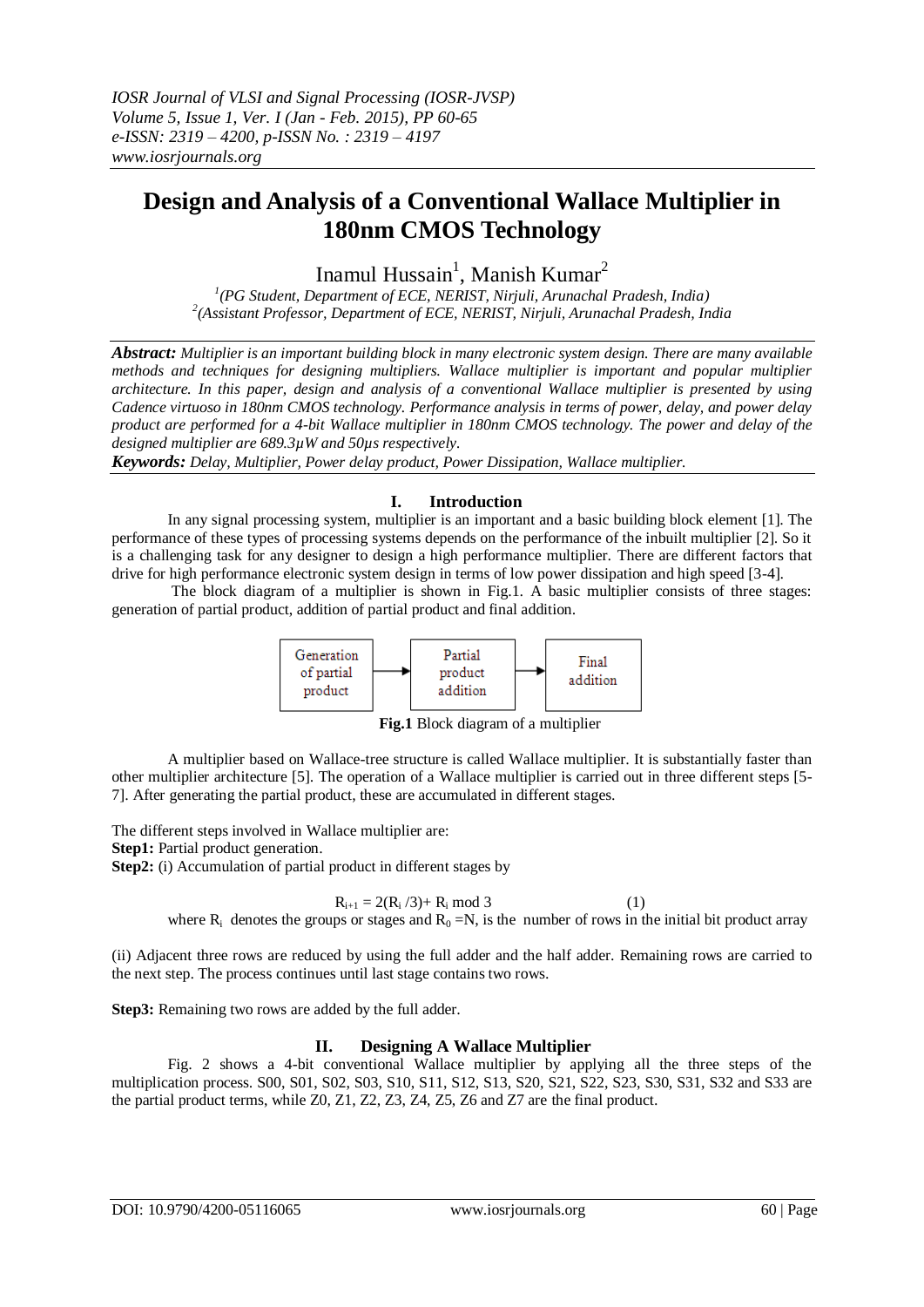

**Fig.2** Architecture of a 4x4 Wallace multiplier

A Wallace multiplier is designed in three different modules:

- i. Partial product generation module.
- ii. Grouping of partial product module.
- ii. Final addition module.

## **2.1 Designing Of Partial Product Module**

The partial product module of a 4-bit Wallace multiplier is shown in Fig.3. For generating the partial product, AND gate is used. The total number of partial product in a 4-bit Wallace multiplier is 16. So for designing the partial product module, 16 AND gates are used. The cellview of the partial product generator is also designed and is shown in Fig.4.

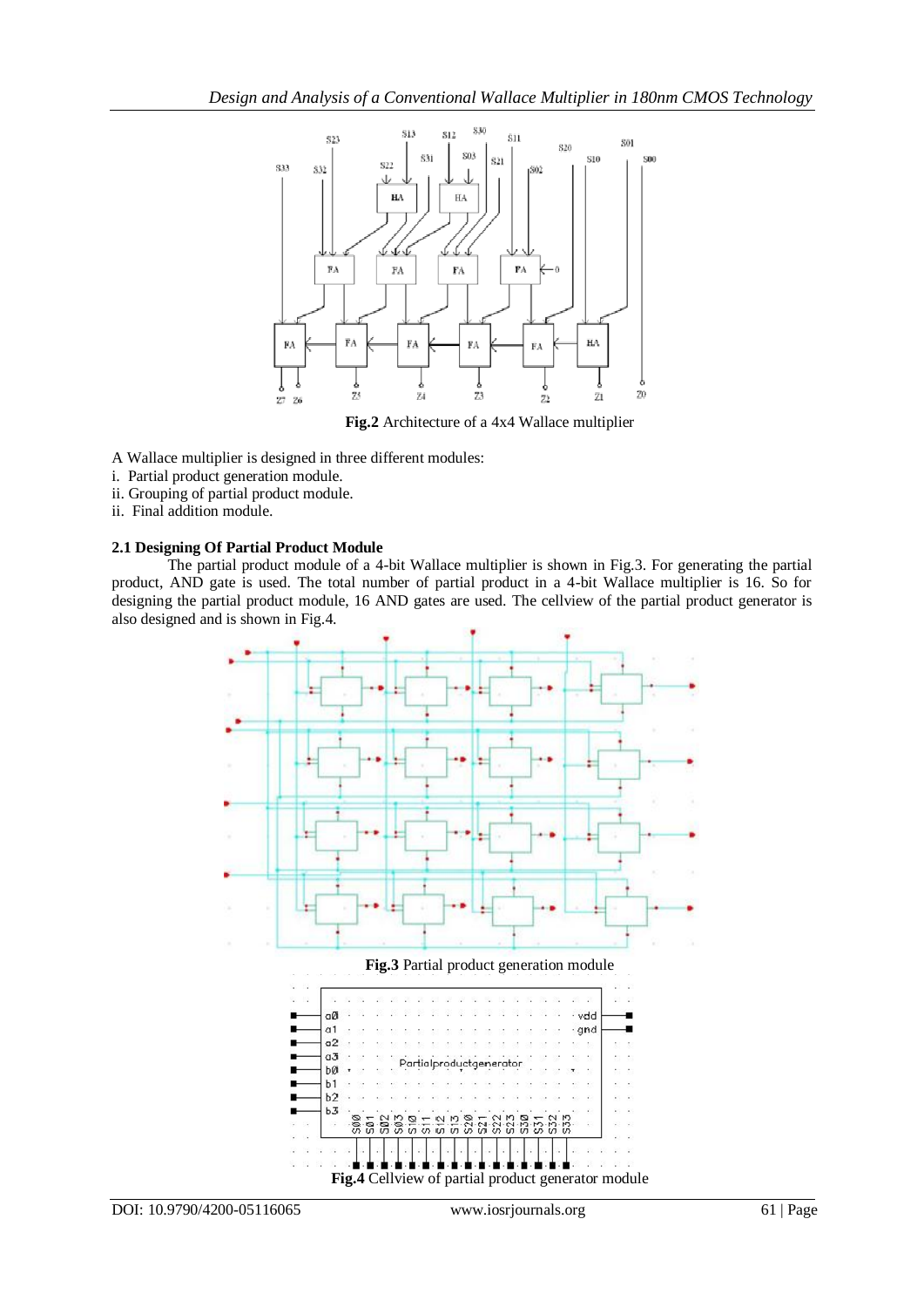## **2.2 Grouping Of Partial Product Module**

Fig.5. shows the grouping of partial product module of a 4-bit Wallace multiplier. (1) is used for grouping of the partial product. For two bit addition, half adder is used and for three bit addition, full adder is used. The cellview of grouping of partial product module is shown in Fig.6.



**Fig.6** Cellview of grouping of partial product module

#### **2.3 Final Addition Module**

Fig.7 shows the final addition module of a 4-bit Wallace multiplier. After the grouping and staging of partial product, final addition module is designed. The cellview of the final addition module is shown in Fig. 8. In this figure, P1, P2, P3, P4, P5, P6 and P7 are final product terms.

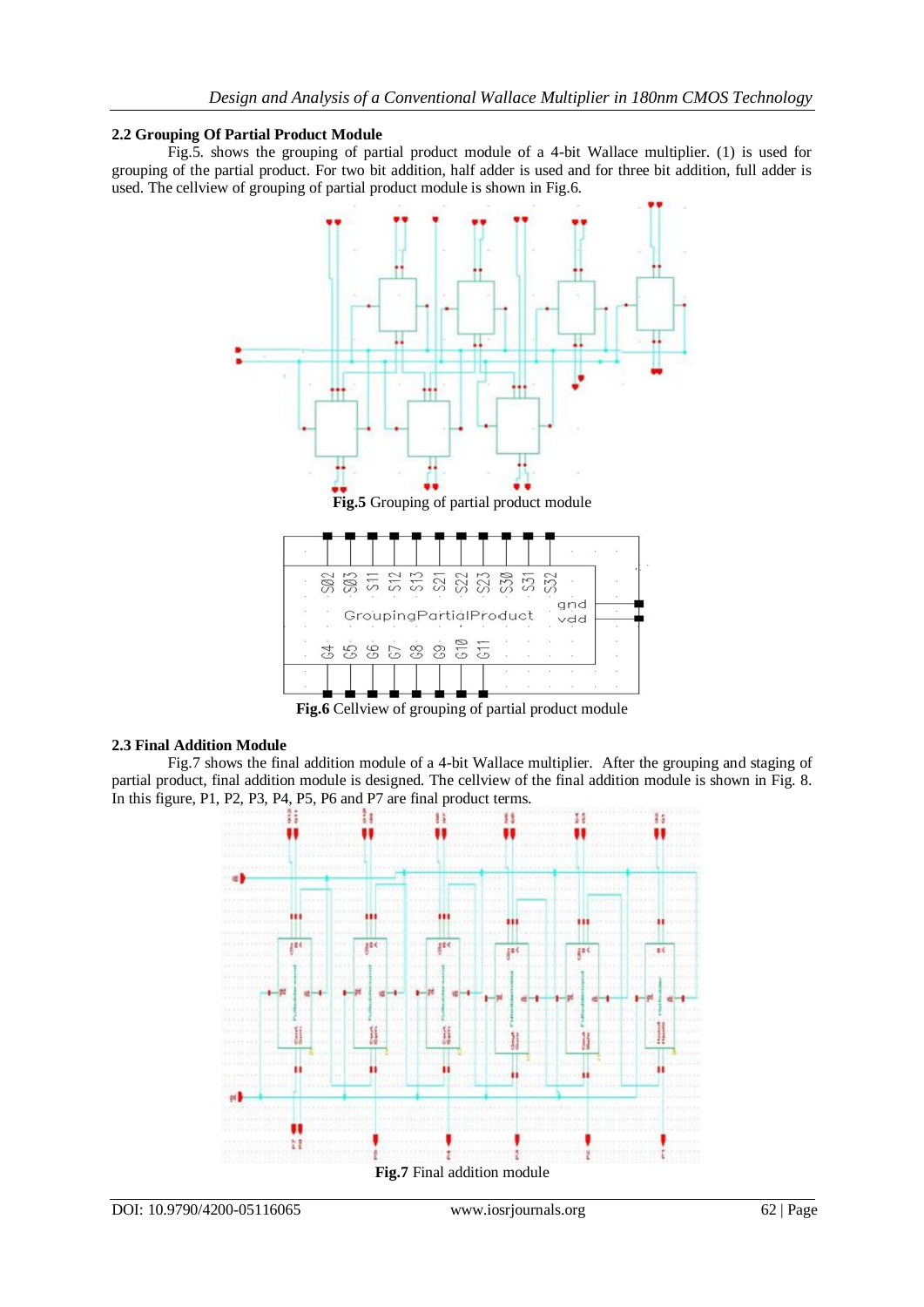

**Fig.8** Cellview of final addition module

# **2.4 Designing A 4-Bit Wallace Multiplier**

A 4-bit Wallace multiplier is shown in Fig. 9, which is designed after combining all the three modules. The inputs are connected to the partial product generator module and the outputs of the partial product module are connected as per the architecture of Wallace multiplier.



**Fig. 8** A 4-bit Wallace multiplier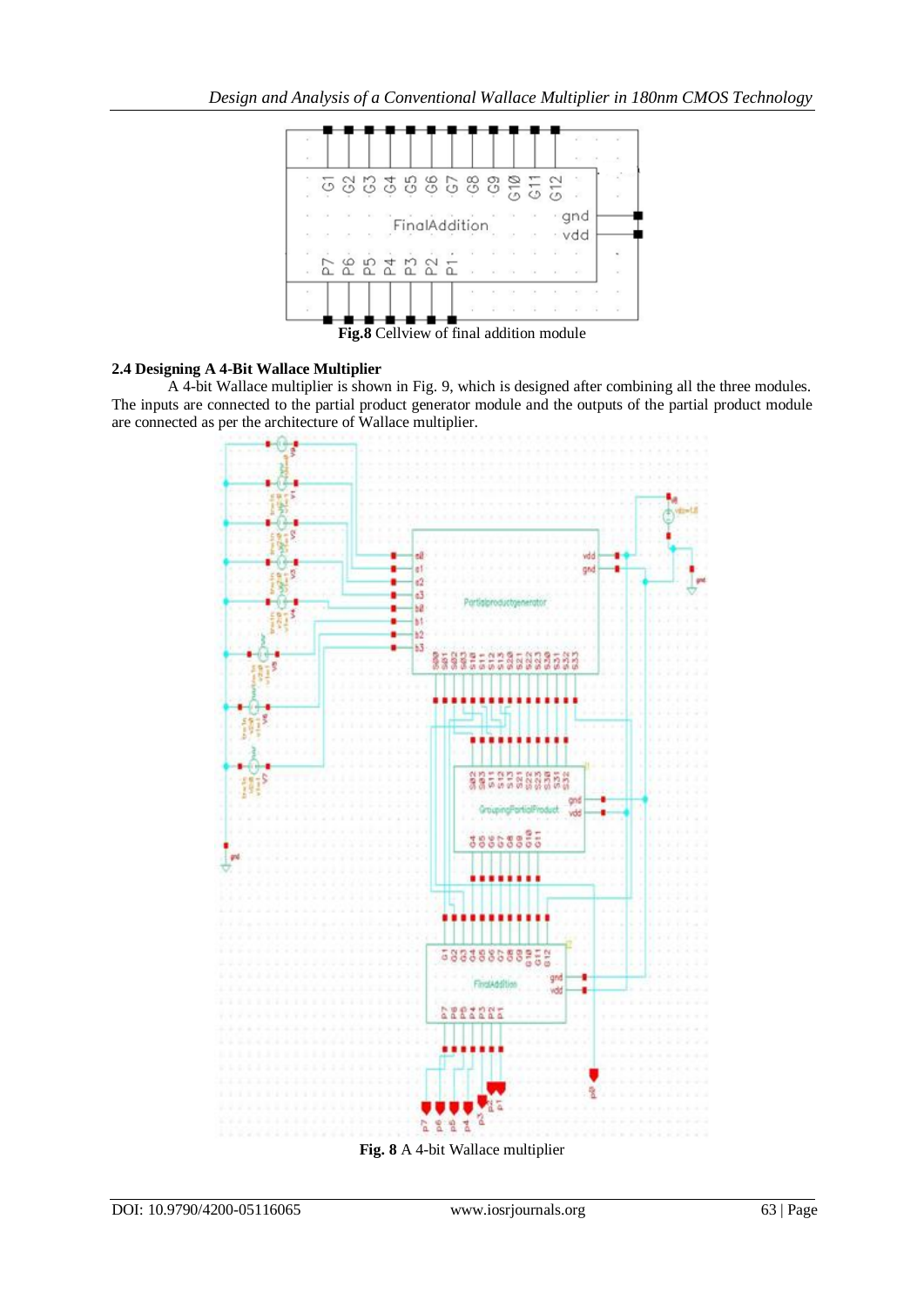# **III. Results And Analysis**

Cadence Virtuoso is used for designing a 4-bit Wallace multiplier in 180nm CMOS technology. Transient analysis is performed for this multiplier. Performance analysis in terms of power dissipation, delay, and power delay product are observed by using Cadence virtuoso in 180nm CMOS technology. The conventional 4-bit Wallace multiplier is designed by using AND gate, half adder and full adder. Table 1 shows the total numbers of components used for designing this multiplier.

**Table 1:** Total number of components used in designing a 4-bit conventional Wallace multiplier

|  | Total number of PMOS used       | 249 |
|--|---------------------------------|-----|
|  | Total number of NMOS used       | 249 |
|  | Total number of half adder used |     |
|  | Total number of full adder used |     |

## **3.1 Transient Analysis**

The transient analysis of a 4-bit Wallace multiplier is done by applying two inputs each of 4-bit. Input and output transient waveforms for the multiplier are shown in the Fig.9 and Fig.10 respectively.